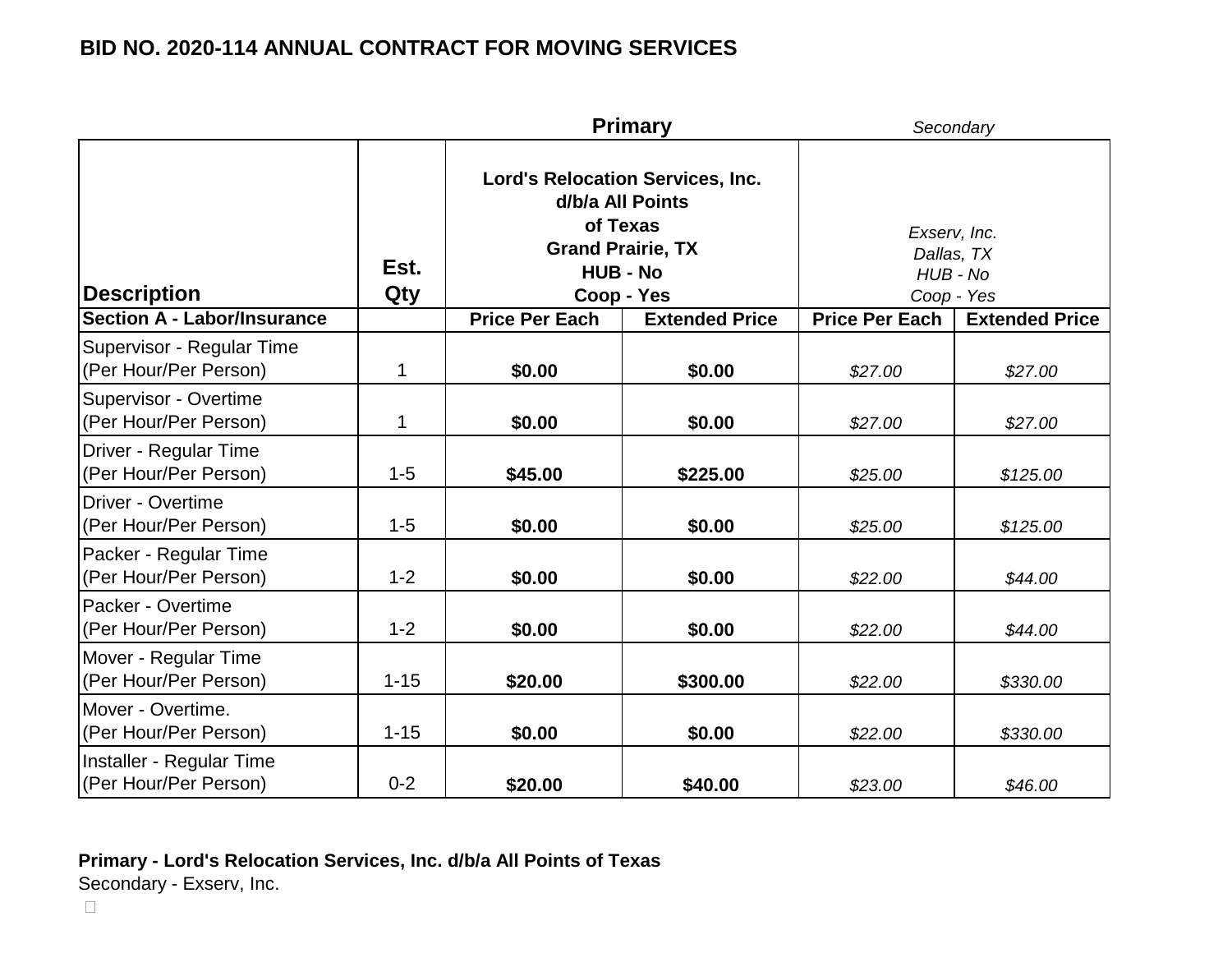| <b>Description</b>                                                                   | Est.<br>Qty | <b>Lord's Relocation Services, Inc.</b><br>d/b/a All Points<br>of Texas<br><b>Grand Prairie, TX</b><br><b>HUB - No</b><br>Coop - Yes |         | Exserv, Inc.<br>Dallas, TX<br>$HUB - No$<br>Coop - Yes |         |
|--------------------------------------------------------------------------------------|-------------|--------------------------------------------------------------------------------------------------------------------------------------|---------|--------------------------------------------------------|---------|
| Installer - Overtime                                                                 | $0 - 2$     |                                                                                                                                      |         |                                                        |         |
| (Per Hour/Per Person)                                                                |             | \$0.00                                                                                                                               | \$0.00  | \$23.00                                                | \$46.00 |
| <b>Full Value Protection.</b><br>(Per \$1000)                                        |             | \$4.50                                                                                                                               | N/A     | $$6.00-S$                                              | N/A     |
| <b>Trip Charge</b><br>Per Hour - Max 2 Hours Per Day<br>*Does Not Include Crew Rates | 2           | 2 hrs for crew                                                                                                                       |         | \$75.00 Per Hour                                       |         |
| <b>Total Cost Section A</b>                                                          |             | \$565.00                                                                                                                             |         | \$1,144.00                                             |         |
| <b>Section B - Storage</b>                                                           |             |                                                                                                                                      |         |                                                        |         |
| <b>Warehouse Storage (Daily)</b>                                                     |             |                                                                                                                                      |         |                                                        |         |
| Per Square Foot Regular                                                              | $0 - 1$     | \$0.85                                                                                                                               | \$0.85  | \$0.95                                                 | \$0.95  |
| Per Square Foot Air Conditioned<br>and Heated                                        | $0 - 1$     | \$1.15                                                                                                                               | \$1.15  | N/A                                                    | N/A     |
|                                                                                      |             |                                                                                                                                      |         |                                                        |         |
| Per Vault (8x5. 5x5)                                                                 | $0 - 1$     | \$35.00                                                                                                                              | \$35.00 | N/A                                                    | N/A     |
| <b>Onsite Storage</b>                                                                |             |                                                                                                                                      |         |                                                        |         |
| Approx. 200 Cubic Feet                                                               |             |                                                                                                                                      |         |                                                        |         |
| Daily Rate                                                                           | $0 - 1$     | \$3.00                                                                                                                               | \$3.00  | \$3.00                                                 | \$3.00  |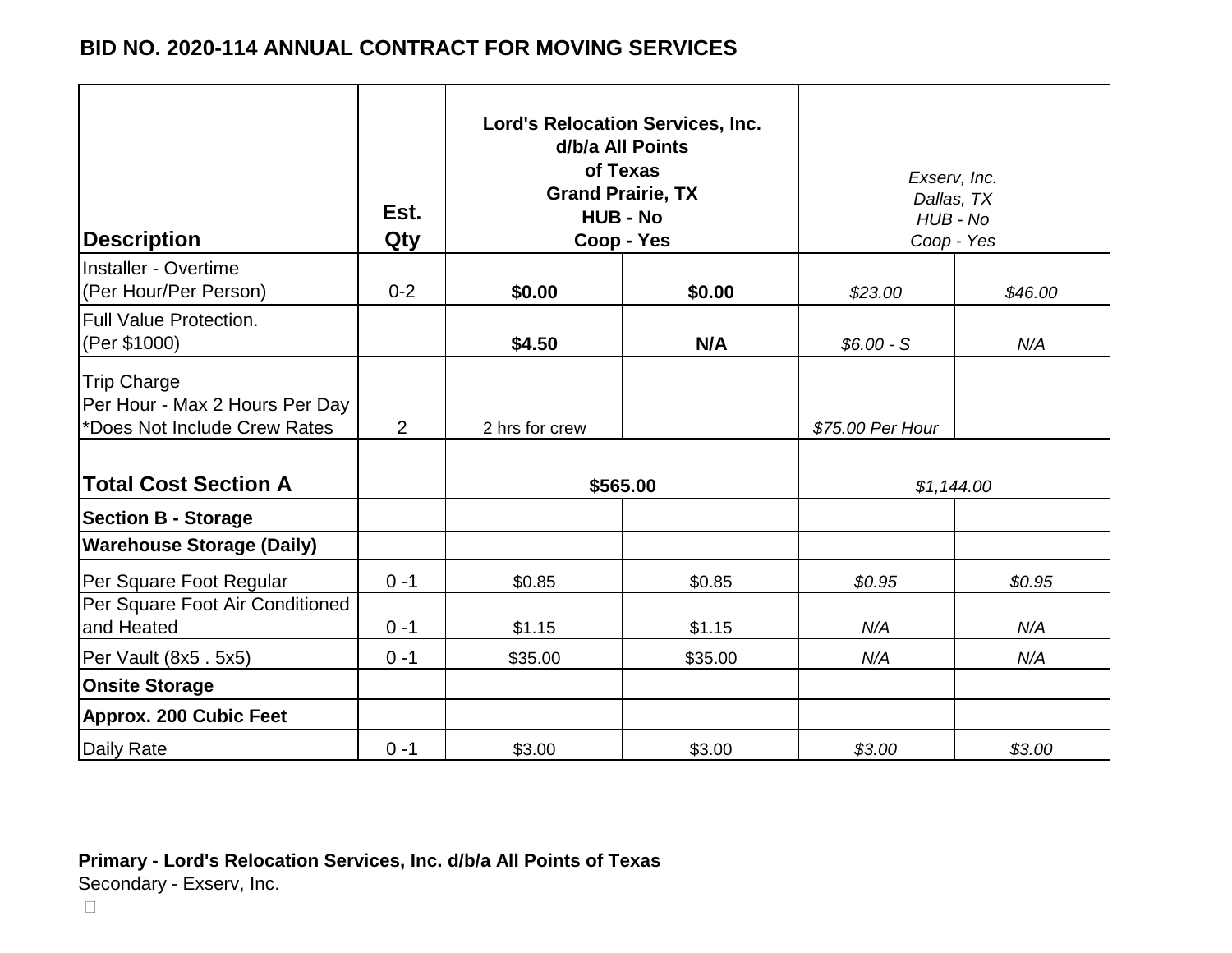| <b>Description</b>            | Est.<br>Qty  | <b>Lord's Relocation Services, Inc.</b><br>d/b/a All Points<br>of Texas<br><b>Grand Prairie, TX</b><br><b>HUB - No</b><br>Coop - Yes |          | Exserv, Inc.<br>Dallas, TX<br>$HUB - No$<br>Coop - Yes |          |
|-------------------------------|--------------|--------------------------------------------------------------------------------------------------------------------------------------|----------|--------------------------------------------------------|----------|
| Pick-up and Delivery Each     | $0 - 1$      | \$0.00                                                                                                                               | \$0.00   | \$50.00                                                | \$50.00  |
| <b>Approx. 400 Cubic Feet</b> |              |                                                                                                                                      |          |                                                        |          |
| <b>Daily Rate</b>             | $0 - 1$      | \$3.83                                                                                                                               | \$3.83   | \$3.25                                                 | \$3.25   |
| Pick-up and Delivery Each     | $0 - 1$      | \$0.00                                                                                                                               | \$0.00   | \$50.00                                                | \$50.00  |
| Approx. 1200 Cubic Feet       |              |                                                                                                                                      |          |                                                        |          |
| <b>Daily Rate</b>             | $0 - 1$      | \$4.25                                                                                                                               | \$4.25   | \$3.50                                                 | \$3.50   |
| Pick-up and Delivery Each     | $0 - 1$      | \$100.00                                                                                                                             | \$100.00 | \$100.00                                               | \$100.00 |
| Approx. 2500 Cubic Feet       |              |                                                                                                                                      |          |                                                        |          |
| <b>Daily Rate</b>             | $0 - 1$      | \$7.90                                                                                                                               | \$7.90   | \$4.50                                                 | \$4.50   |
| Pick-up and Delivery Each     | $0 - 1$      | \$100.00                                                                                                                             | \$100.00 | \$100.00                                               | \$100.00 |
| <b>Section C - Materials</b>  |              |                                                                                                                                      |          |                                                        |          |
| 1.5 Box                       | $\mathbf{1}$ | \$1.25                                                                                                                               | \$1.25   | \$3.00                                                 | \$3.00   |
| 3.1 Box                       | 1            | \$3.00                                                                                                                               | \$3.00   | \$3.25                                                 | \$3.25   |
| 4.5 Box                       | $\mathbf{1}$ | \$4.25                                                                                                                               | \$4.25   | \$3.50                                                 | \$3.50   |
| 6.1 Box                       | $\mathbf 1$  | \$6.00                                                                                                                               | \$6.00   | \$5.00                                                 | \$5.00   |
| Dish Pack Box                 | $1 - 20$     | \$4.50                                                                                                                               | \$90.00  | \$7.00                                                 | \$140.00 |
| 1.5 Pop Up Box                | $1 - 100$    | \$2.10                                                                                                                               | \$210.00 | \$3.00                                                 | \$300.00 |

### **Primary - Lord's Relocation Services, Inc. d/b/a All Points of Texas**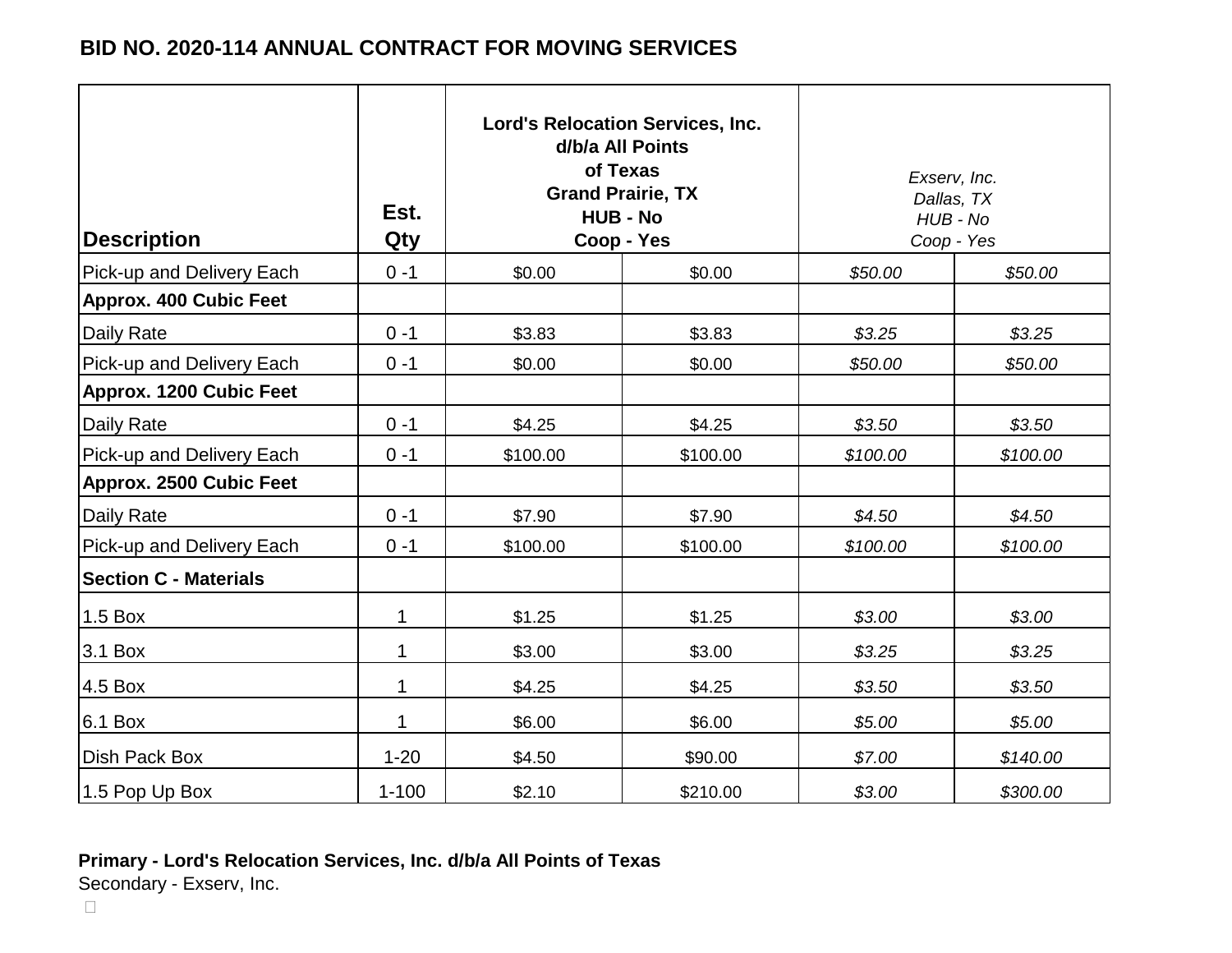| <b>Description</b>                                        | Est.<br>Qty | <b>Lord's Relocation Services, Inc.</b><br>d/b/a All Points<br>of Texas<br><b>Grand Prairie, TX</b><br><b>HUB - No</b><br>Coop - Yes |            | Exserv, Inc.<br>Dallas, TX<br>$HUB - No$<br>Coop - Yes |             |
|-----------------------------------------------------------|-------------|--------------------------------------------------------------------------------------------------------------------------------------|------------|--------------------------------------------------------|-------------|
| Shrink Wrap (Roll)                                        | $1 - 10$    | \$28.00                                                                                                                              | \$280.00   | \$20.00                                                | \$200.00    |
| Small Bubble Roll (24"x300")                              | 1           | \$50.00                                                                                                                              | \$50.00    | \$15.00                                                | \$15.00     |
| <b>Paper Pads</b>                                         | $1 - 80$    | \$2.00                                                                                                                               | \$160.00   | \$3.00                                                 | \$240.00    |
| <b>Anti-Static Micro Bubble</b><br><b>PC Screen Saver</b> | $1 - 80$    | \$2.00                                                                                                                               | \$160.00   | \$5.00                                                 | \$400.00    |
| Labels per 650                                            | $1 - 15$    | \$20.00                                                                                                                              | \$300.00   | \$15.00                                                | \$225.00    |
| <b>Crate Security Seals</b>                               | $1 - 20$    | \$1.00                                                                                                                               | \$20.00    | \$0.10                                                 | \$2.00      |
| <b>Newsprint Per Pound</b>                                | $1 - 100$   | \$1.00                                                                                                                               | \$1,000.00 | \$1.00                                                 | \$100.00    |
| Painters Blue Tape (3M)                                   | $1 - 30$    | \$8.00                                                                                                                               | \$240.00   | \$3.00                                                 | \$90.00     |
| <b>Flute Wall Protection</b><br>Per Foot (6' Tall Min,)   | 1-1200      | \$0.50                                                                                                                               | \$600.00   | \$20.00                                                | \$24,000.00 |
| Plastic Tape (Roll)                                       | $1 - 25$    | \$2.25                                                                                                                               | \$56.25    | \$2.00                                                 | \$50.00     |
| <b>Corrugated Floor Protection</b><br>(Per Foot)          | $1 - 800$   | \$1.00                                                                                                                               | \$800.00   | \$20.00                                                | \$16,000.00 |
| <b>Masonite Floor Protection</b><br>(Per Foot)            | $1 - 600$   | \$1.00                                                                                                                               | \$600.00   | \$3.25                                                 | \$1,950.00  |
| <b>Section D - Rental Equipment</b>                       |             |                                                                                                                                      |            |                                                        |             |
| <b>Daily</b>                                              |             |                                                                                                                                      |            |                                                        |             |
| Double Sided Library Cart                                 | $1 - 35$    | \$4.50                                                                                                                               | \$157.50   | \$1.50                                                 | \$52.50     |

**Primary - Lord's Relocation Services, Inc. d/b/a All Points of Texas**

Secondary - Exserv, Inc.

 $\Box$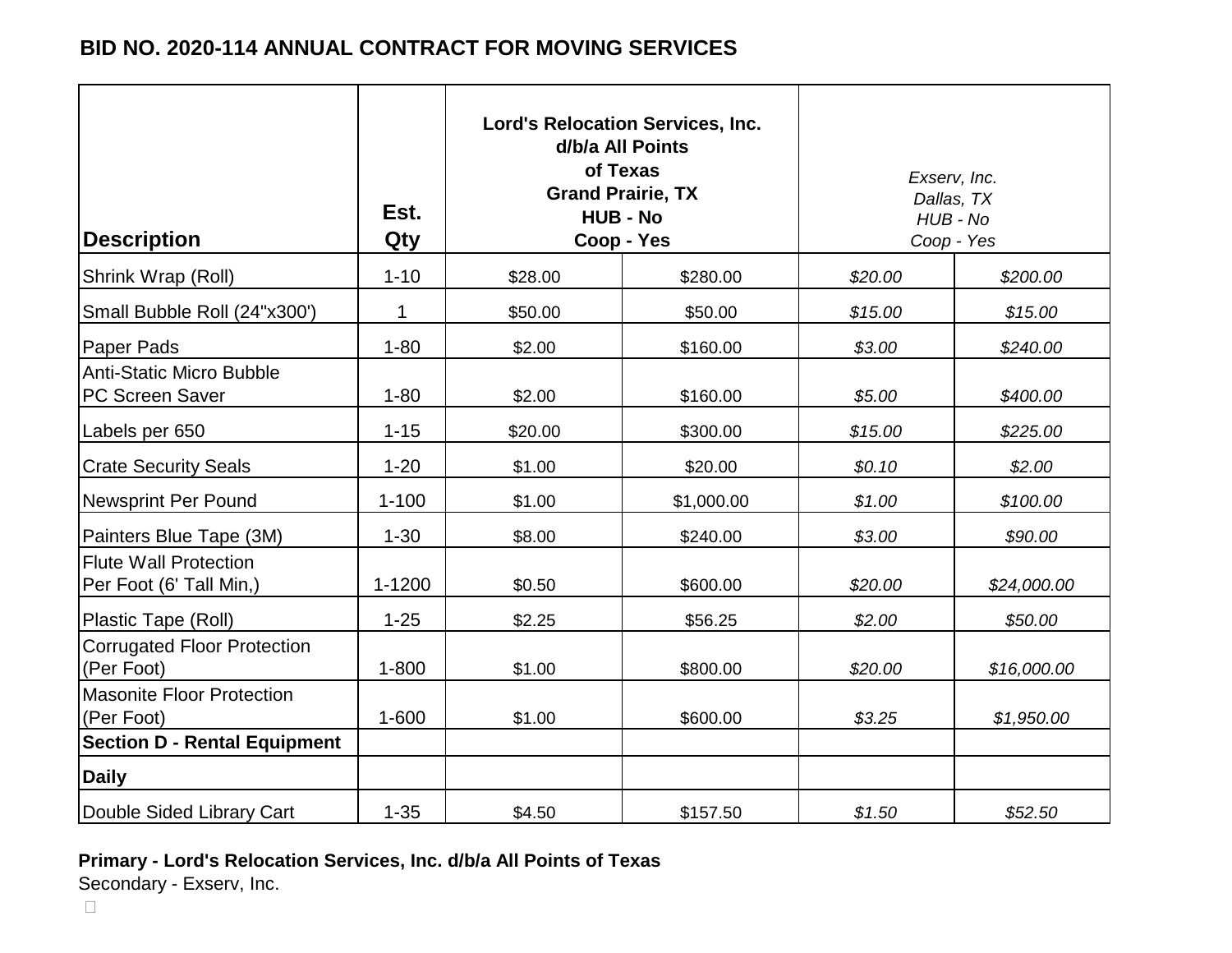| <b>Description</b>           | Est.<br>Qty  | <b>Lord's Relocation Services, Inc.</b><br>d/b/a All Points<br>of Texas<br><b>Grand Prairie, TX</b><br><b>HUB - No</b><br>Coop - Yes |            | Exserv, Inc.<br>Dallas, TX<br>$HUB - No$<br>Coop - Yes |            |
|------------------------------|--------------|--------------------------------------------------------------------------------------------------------------------------------------|------------|--------------------------------------------------------|------------|
| <b>Carpeted Machine Cart</b> | $1 - 20$     | \$4.50                                                                                                                               | \$90.00    | \$1.50                                                 | \$30.00    |
| Wooden Art Gondola           | $1 - 5$      | \$40.00                                                                                                                              | \$200.00   | \$1.00                                                 | \$5.00     |
| <b>Panel Cart</b>            | $1 - 10$     | \$4.50                                                                                                                               | \$45.00    | \$0.50                                                 | \$5.00     |
| <b>Tri Wall Movers Boxes</b> | $1 - 5$      | \$5.00                                                                                                                               | \$25.00    | \$1.00                                                 | \$5.00     |
| <b>Pallet Jack</b>           | $\mathbf{1}$ | \$20.00                                                                                                                              | \$20.00    | \$1.00                                                 | \$1.00     |
| 4-Wheel Funiture Dolly       | $1 - 5$      | \$1.50                                                                                                                               | \$7.50     | \$1.00                                                 | \$5.00     |
| Safe Jack                    | $\mathbf{1}$ | \$75.00                                                                                                                              | \$75.00    | \$35.00                                                | \$35.00    |
| <b>Weekly</b>                |              |                                                                                                                                      |            |                                                        |            |
| Crate Rental w/Dolly 4.1     | $1 - 600$    | \$3.50                                                                                                                               | \$2,100.00 | \$1.75                                                 | \$1,050.00 |
| 1.5 Pop Up Box Rental Crate  | $1 - 5$      | \$3.00                                                                                                                               | \$15.00    | \$1.75                                                 | \$8.75     |
| Double Sided Library Cart    | $1 - 35$     | \$20.00                                                                                                                              | \$700.00   | \$10.50                                                | \$367.50   |
| <b>Carpeted Machine Cart</b> | $1 - 20$     | \$20.00                                                                                                                              | \$400.00   | \$10.50                                                | \$210.00   |
| Wooden Art Gondola           | $1 - 5$      | \$75.00                                                                                                                              | \$375.00   | \$7.00                                                 | \$35.00    |
| <b>Panel Cart</b>            | $1 - 10$     | \$17.50                                                                                                                              | \$175.00   | \$3.50                                                 | \$35.00    |
| <b>Tri Wall Movers Boxes</b> | $1 - 5$      | \$20.00                                                                                                                              | \$100.00   | \$7.00                                                 | \$35.00    |
| <b>Pallet Jack</b>           | 1            | \$40.00                                                                                                                              | \$40.00    | \$7.00                                                 | \$7.00     |

# **Primary - Lord's Relocation Services, Inc. d/b/a All Points of Texas**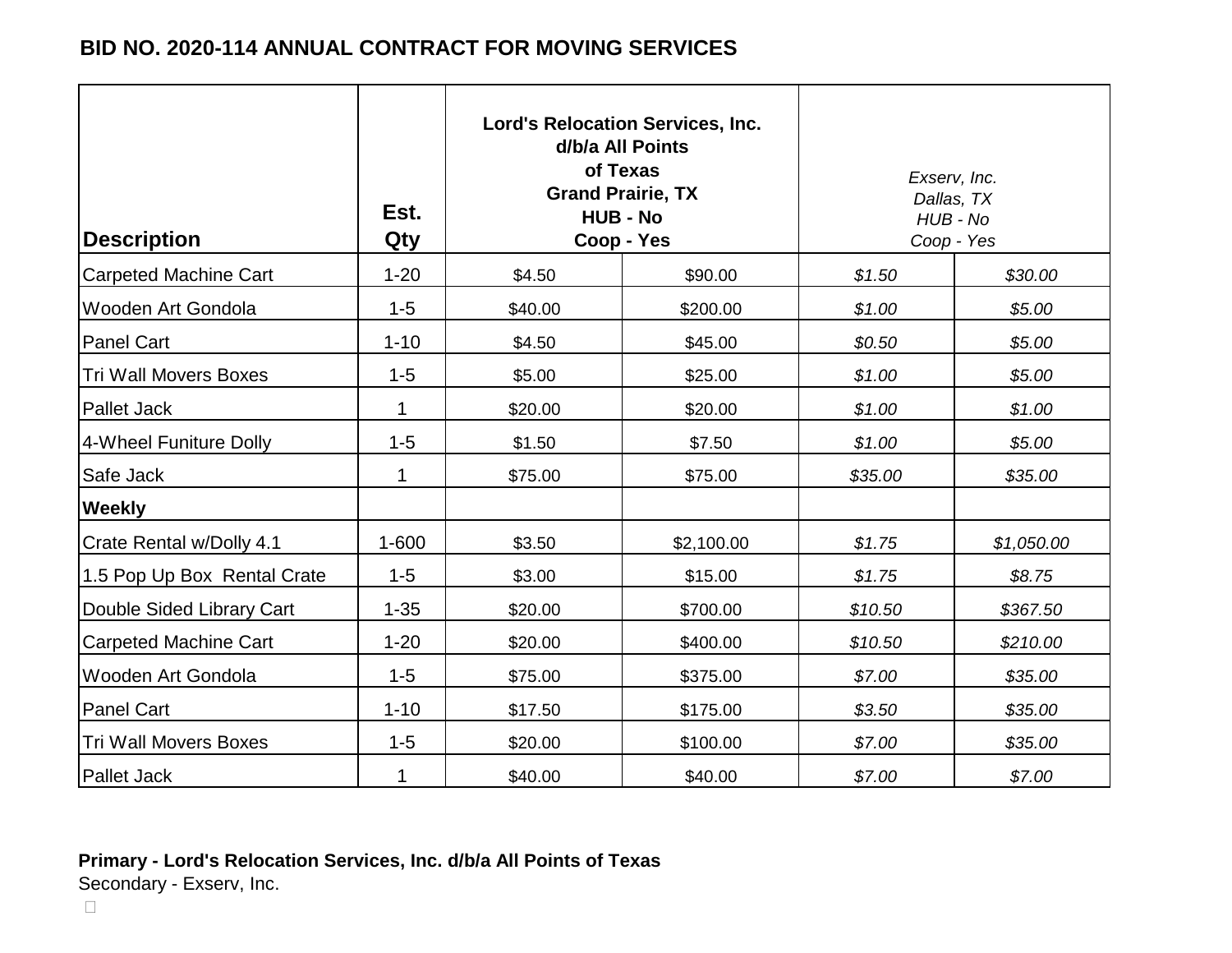| <b>Description</b>           | Est.<br>Qty |          | <b>Lord's Relocation Services, Inc.</b><br>d/b/a All Points<br>of Texas<br><b>Grand Prairie, TX</b><br><b>HUB - No</b><br>Coop - Yes |         | Exserv, Inc.<br>Dallas, TX<br>HUB - No<br>Coop - Yes |
|------------------------------|-------------|----------|--------------------------------------------------------------------------------------------------------------------------------------|---------|------------------------------------------------------|
| 4-Wheel Funiture Dolly       | $1 - 5$     | \$1.50   | \$7.50                                                                                                                               | \$7.00  | \$35.00                                              |
| Safe Jacks                   | 1           | N/A      | N/A                                                                                                                                  | N/A     | N/A                                                  |
| <b>Monthly</b>               |             |          |                                                                                                                                      |         |                                                      |
| Crate Rental w/Dolly 4.1     | $1 - 600$   | \$11.00  | \$6,600.00                                                                                                                           | \$7.00  | \$4,200.00                                           |
| 1.5 Pop Up Box Rental Crate  | $1 - 5$     | \$3.00   | \$15.00                                                                                                                              | \$7.00  | \$35.00                                              |
| Double Sided Library Cart    | $1 - 35$    | \$68.00  | \$2,380.00                                                                                                                           | \$45.00 | \$1,575.00                                           |
| <b>Carpeted Machine Cart</b> | $1 - 20$    | \$68.00  | \$1,360.00                                                                                                                           | \$45.00 | \$900.00                                             |
| Wooden Art Gondola           | $1 - 5$     | \$150.00 | \$750.00                                                                                                                             | \$30.00 | \$150.00                                             |
| <b>Panel Cart</b>            | $1 - 10$    | \$68.00  | \$680.00                                                                                                                             | \$15.00 | \$150.00                                             |
| <b>Tri Wall Movers Boxes</b> | $1 - 5$     | \$25.00  | \$125.00                                                                                                                             | \$30.00 | \$150.00                                             |
| <b>Pallet Jack</b>           | 1           | \$150.00 | \$150.00                                                                                                                             | \$30.00 | \$30.00                                              |
| 4-Wheel Funiture Dolly       | $1 - 5$     | \$3.00   | \$15.00                                                                                                                              | \$30.00 | \$150.00                                             |
| Safe Jacks                   | 1           | N/A      | N/A                                                                                                                                  | N/A     | N/A                                                  |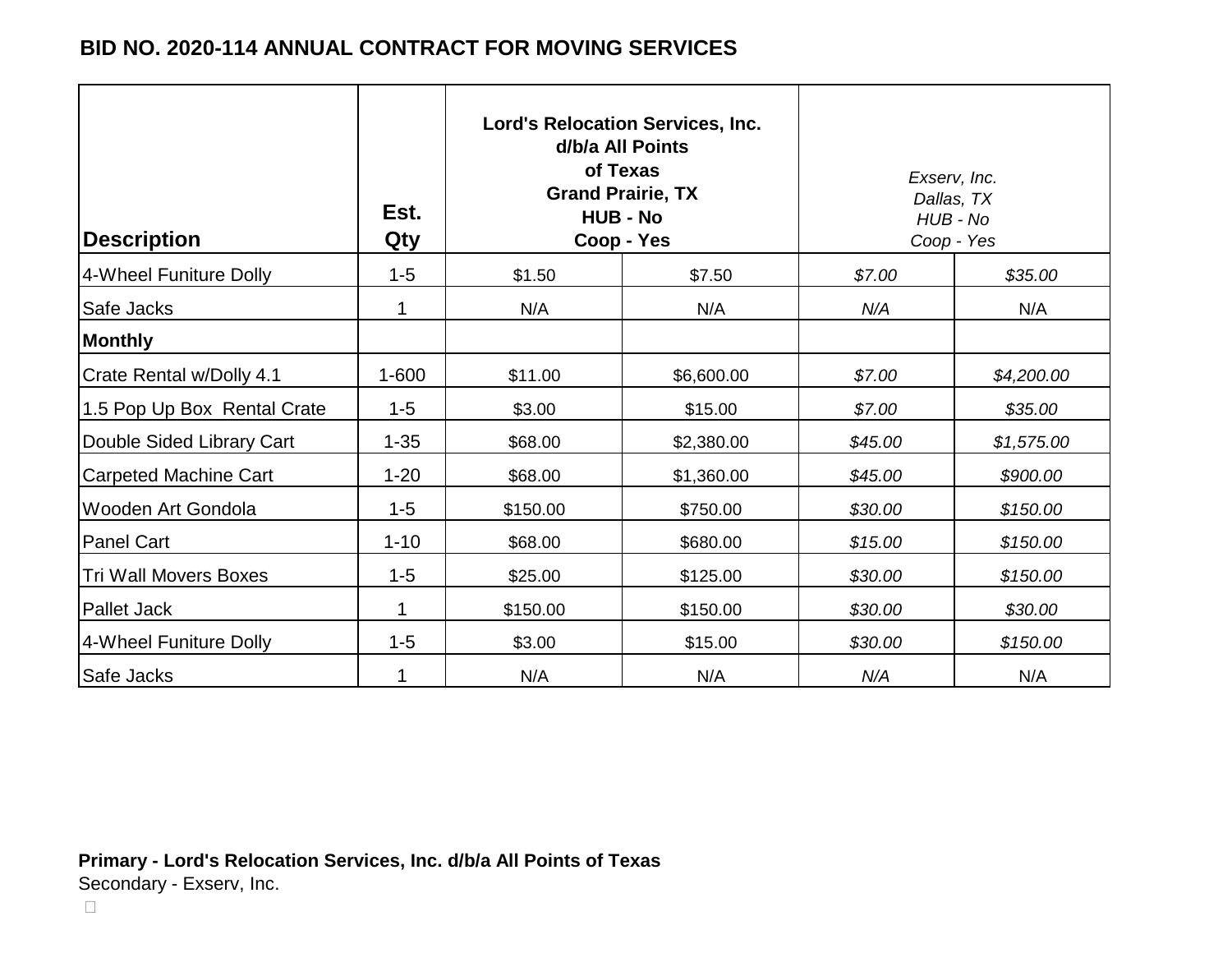| Description                                        | Est.<br>Qty | Move Solutions, Ltd.<br>Dallas, TX<br>HUB - Yes<br>Coop - Yes |                       |                       | Suddath Relocation Systems of Texas, Inc.<br>HUB - No<br>Coop - Yes |
|----------------------------------------------------|-------------|---------------------------------------------------------------|-----------------------|-----------------------|---------------------------------------------------------------------|
| <b>Section A - Labor/Insurance</b>                 |             | <b>Price Per Each</b>                                         | <b>Extended Price</b> | <b>Price Per Each</b> | <b>Extended Price</b>                                               |
| Supervisor - Regular Time<br>(Per Hour/Per Person) | 1           | \$32.00                                                       | \$32.00               | \$32.00               | \$32.00                                                             |
| Supervisor - Overtime<br>(Per Hour/Per Person)     | 1           | \$32.00                                                       | \$32.00               | \$34.00               | \$34.00                                                             |
| Driver - Regular Time<br>(Per Hour/Per Person)     | $1 - 5$     | \$32.00                                                       | \$160.00              | \$32.00               | \$160.00                                                            |
| Driver - Overtime<br>(Per Hour/Per Person)         | $1 - 5$     | \$32.00                                                       | \$160.00              | \$34.00               | \$170.00                                                            |
| Packer - Regular Time<br>(Per Hour/Per Person)     | $1 - 2$     | \$28.00                                                       | \$56.00               | \$27.00               | \$54.00                                                             |
| <b>IPacker - Overtime</b><br>(Per Hour/Per Person) | $1 - 2$     | \$28.00                                                       | \$56.00               | \$28.00               | \$56.00                                                             |
| Mover - Regular Time<br>(Per Hour/Per Person)      | $1 - 15$    | \$28.00                                                       | \$420.00              | \$27.00               | \$405.00                                                            |
| Mover - Overtime.<br>(Per Hour/Per Person)         | $1 - 15$    | \$28.00                                                       | \$420.00              | \$28.00               | \$420.00                                                            |
| Installer - Regular Time<br>(Per Hour/Per Person)  | $0 - 2$     | \$31.00                                                       | \$62.00               | \$35.00               | \$70.00                                                             |

### **Primary - Lord's Relocation Services, Inc. d/b/a All Points of Texas**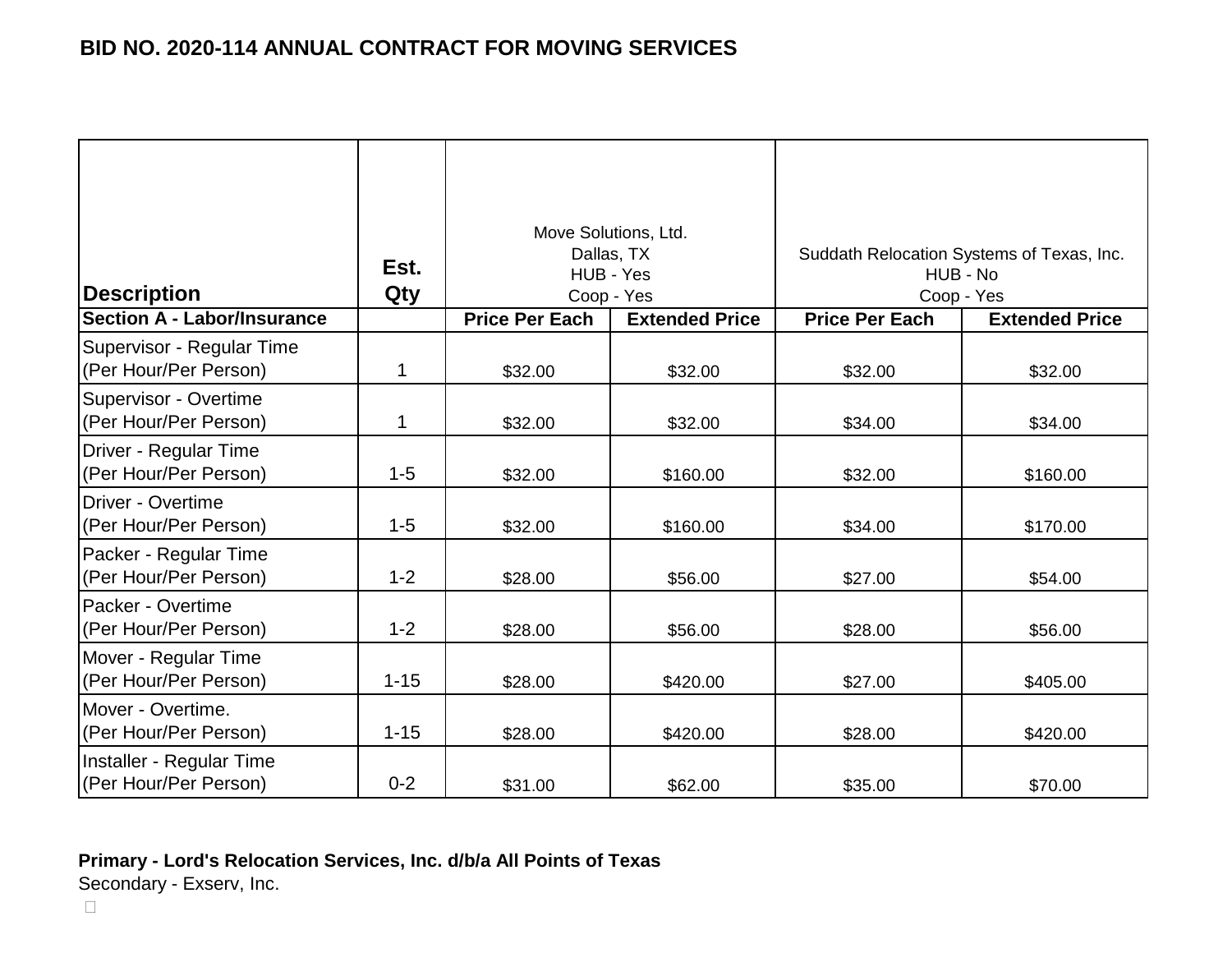|                                                                               |         | Move Solutions, Ltd.<br>Dallas, TX |         | Suddath Relocation Systems of Texas, Inc. |            |  |
|-------------------------------------------------------------------------------|---------|------------------------------------|---------|-------------------------------------------|------------|--|
|                                                                               | Est.    | HUB - Yes                          |         | HUB - No                                  |            |  |
| <b>Description</b>                                                            | Qty     | Coop - Yes                         |         | Coop - Yes                                |            |  |
| Installer - Overtime<br>(Per Hour/Per Person)                                 | $0 - 2$ | \$31.00                            | \$62.00 | \$38.00                                   | \$76.00    |  |
| <b>Full Value Protection.</b><br>(Per \$1000)                                 |         | Per Project                        | N/A     | \$3.50                                    | N/A        |  |
| Trip Charge<br>Per Hour - Max 2 Hours Per Day<br>*Does Not Include Crew Rates | 2       | Per Project                        |         | \$100.00 Per Hour                         |            |  |
| <b>Total Cost Section A</b>                                                   |         | \$1,460.00                         |         |                                           | \$1,477.00 |  |
| <b>Section B - Storage</b>                                                    |         |                                    |         |                                           |            |  |
| <b>Warehouse Storage (Daily)</b>                                              |         |                                    |         |                                           |            |  |
| Per Square Foot Regular                                                       | $0 - 1$ | \$1.00                             | \$1.00  | \$0.50                                    | \$0.50     |  |
| Per Square Foot Air Conditioned<br>and Heated                                 | $0 - 1$ | \$1.50                             |         | N/A                                       | N/A        |  |
| Per Vault (8x5. 5x5)                                                          | $0 - 1$ | N/A                                | N/A     | \$30.00                                   |            |  |
| <b>Onsite Storage</b>                                                         |         |                                    |         |                                           |            |  |
| Approx. 200 Cubic Feet                                                        |         |                                    |         |                                           |            |  |
| <b>Daily Rate</b>                                                             | $0 - 1$ | N/A                                | N/A     | \$10.00                                   | \$10.00    |  |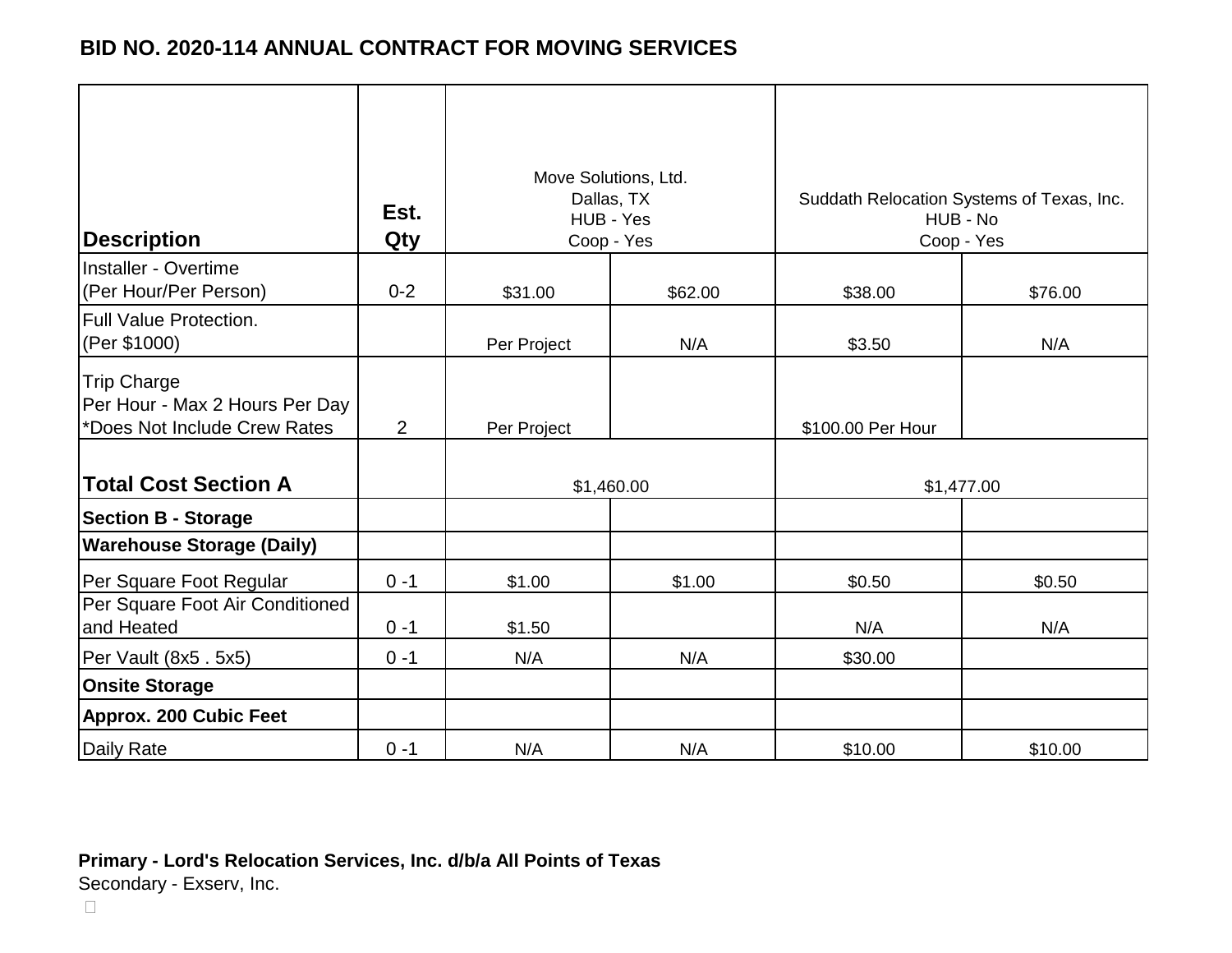| <b>Description</b>             | Est.<br>Qty | Move Solutions, Ltd.<br>Dallas, TX<br>HUB - Yes<br>Coop - Yes |          | Suddath Relocation Systems of Texas, Inc.<br>HUB - No<br>Coop - Yes |          |
|--------------------------------|-------------|---------------------------------------------------------------|----------|---------------------------------------------------------------------|----------|
| Pick-up and Delivery Each      | $0 - 1$     | N/A                                                           | N/A      | \$160.00                                                            | \$160.00 |
| <b>Approx. 400 Cubic Feet</b>  |             |                                                               |          |                                                                     |          |
| Daily Rate                     | $0 - 1$     | N/A                                                           | N/A      | \$20.00                                                             | \$20.00  |
| Pick-up and Delivery Each      | $0 - 1$     | N/A                                                           | N/A      | \$160.00                                                            | \$160.00 |
| <b>Approx. 1200 Cubic Feet</b> |             |                                                               |          |                                                                     |          |
| Daily Rate                     | $0 - 1$     | N/A                                                           | N/A      | \$35.00                                                             | \$35.00  |
| Pick-up and Delivery Each      | $0 - 1$     | N/A                                                           | N/A      | \$200.00                                                            | \$200.00 |
| <b>Approx. 2500 Cubic Feet</b> |             |                                                               |          |                                                                     |          |
| Daily Rate                     | $0 - 1$     | N/A                                                           | N/A      | \$45.00                                                             | \$45.00  |
| Pick-up and Delivery Each      | $0 - 1$     | N/A                                                           | N/A      | \$250.00                                                            | \$250.00 |
| <b>Section C - Materials</b>   |             |                                                               |          |                                                                     |          |
| 1.5 Box                        | 1           | \$2.25                                                        | \$2.25   | \$1.35                                                              | \$1.35   |
| 3.1 Box                        | $\mathbf 1$ | N/A                                                           | N/A      | \$3.00                                                              | \$3.00   |
| 4.5 Box                        | 1           | N/A                                                           | N/A      | \$3.75                                                              | \$3.75   |
| 6.1 Box                        | 1           | N/A                                                           | N/A      | \$4.50                                                              | \$4.50   |
| Dish Pack Box                  | $1 - 20$    | N/A                                                           | N/A      | \$6.50                                                              | \$130.00 |
| 1.5 Pop Up Box                 | $1 - 100$   | \$2.25                                                        | \$225.00 | \$2.00                                                              | \$200.00 |

### **Primary - Lord's Relocation Services, Inc. d/b/a All Points of Texas**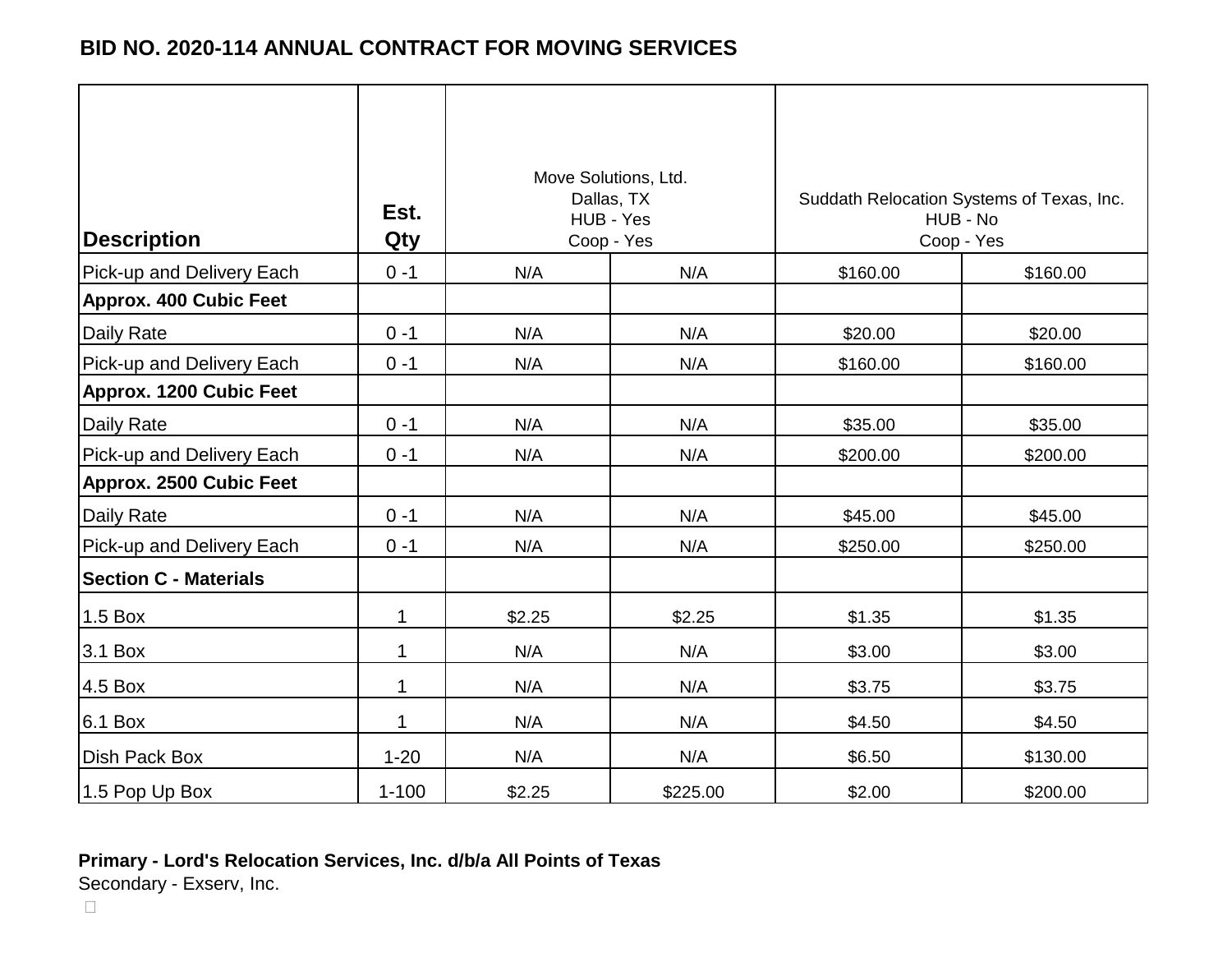| <b>Description</b>                                      | Est.<br>Qty | Move Solutions, Ltd.<br>Dallas, TX<br>HUB - Yes<br>Coop - Yes |          |          | Suddath Relocation Systems of Texas, Inc.<br>HUB - No<br>Coop - Yes |  |
|---------------------------------------------------------|-------------|---------------------------------------------------------------|----------|----------|---------------------------------------------------------------------|--|
| Shrink Wrap (Roll)                                      | $1 - 10$    | \$26.00                                                       | \$260.00 | \$25.00  | \$250.00                                                            |  |
| Small Bubble Roll (24"x300")                            | $\mathbf 1$ | \$46.25                                                       | \$46.25  | \$100.00 | \$100.00                                                            |  |
| Paper Pads                                              | $1 - 80$    | \$1.50                                                        | \$120.00 | \$2.75   | \$220.00                                                            |  |
| <b>Anti-Static Micro Bubble</b><br>PC Screen Saver      | $1 - 80$    | \$6.89                                                        | \$551.20 | \$2.50   | \$200.00                                                            |  |
| Labels per 650                                          | $1 - 15$    | \$52.00                                                       | \$780.00 | \$20.00  | \$300.00                                                            |  |
| <b>Crate Security Seals</b>                             | $1 - 20$    | \$0.87                                                        | \$17.40  | \$0.50   | \$10.00                                                             |  |
| <b>Newsprint Per Pound</b>                              | $1 - 100$   | \$1.50                                                        | \$150.00 | \$1.00   | \$100.00                                                            |  |
| Painters Blue Tape (3M)                                 | $1 - 30$    | \$6.00                                                        | \$180.00 | \$2.00   | \$60.00                                                             |  |
| <b>Flute Wall Protection</b><br>Per Foot (6' Tall Min,) | $1 - 1200$  | \$0.00                                                        | \$0.00   | \$0.50   | \$600.00                                                            |  |
| Plastic Tape (Roll)                                     | $1 - 25$    | \$6.00                                                        | \$150.00 | \$10.00  | \$250.00                                                            |  |
| <b>Corrugated Floor Protection</b><br>(Per Foot)        | $1 - 800$   | \$0.45                                                        | \$360.00 | \$0.00   | \$0.00                                                              |  |
| <b>Masonite Floor Protection</b><br>(Per Foot)          | $1 - 600$   | \$1.50                                                        | \$900.00 | \$0.00   | \$0.00                                                              |  |
| <b>Section D - Rental Equipment</b>                     |             |                                                               |          |          |                                                                     |  |
| <b>Daily</b>                                            |             |                                                               |          |          |                                                                     |  |
| Double Sided Library Cart                               | $1 - 35$    | \$8.50                                                        | \$297.50 | \$3.00   | \$105.00                                                            |  |

### **Primary - Lord's Relocation Services, Inc. d/b/a All Points of Texas**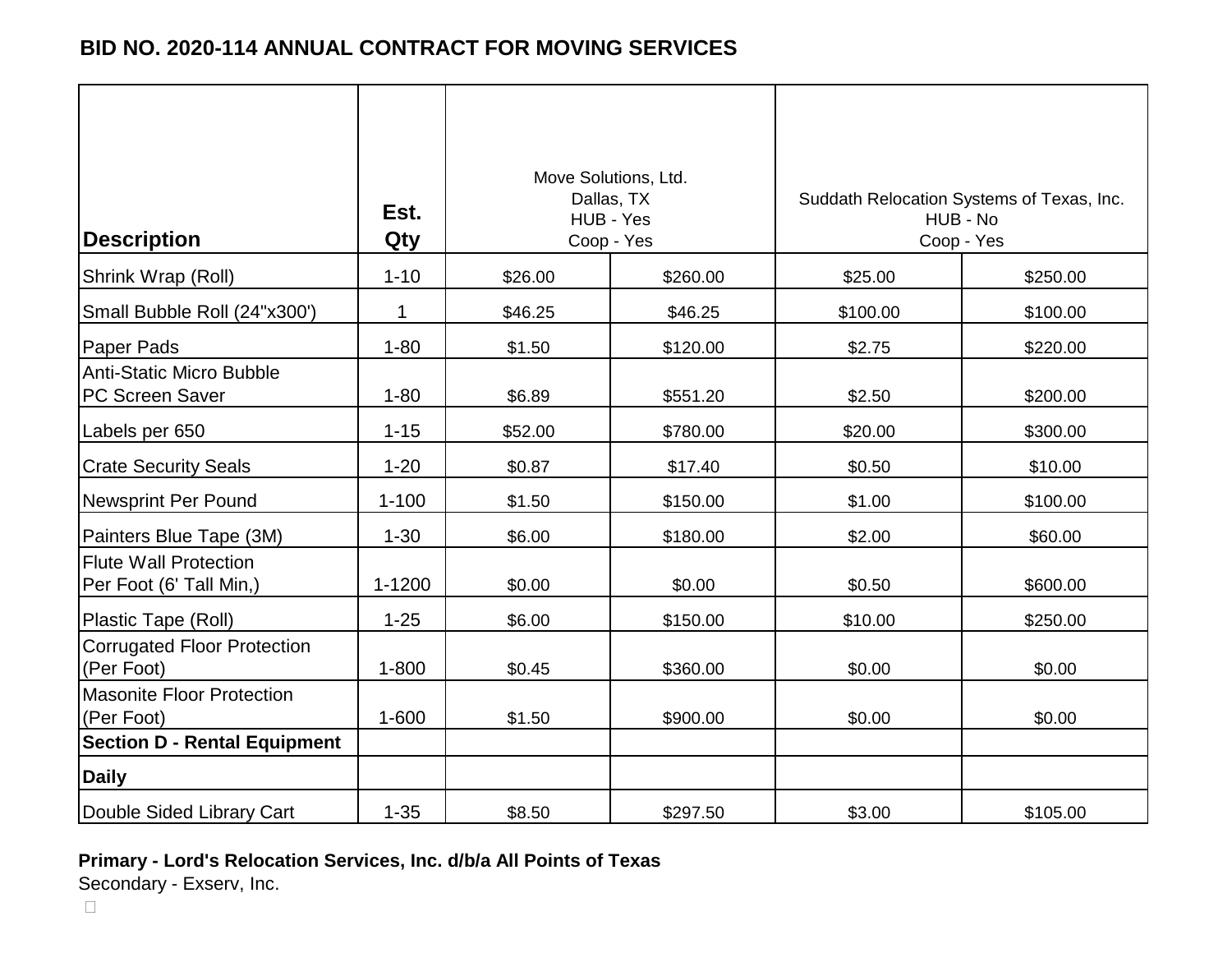| <b>Description</b>           | Est.<br>Qty | Move Solutions, Ltd.<br>Dallas, TX<br>HUB - Yes<br>Coop - Yes |                 |         | Suddath Relocation Systems of Texas, Inc.<br>HUB - No<br>Coop - Yes |
|------------------------------|-------------|---------------------------------------------------------------|-----------------|---------|---------------------------------------------------------------------|
| Carpeted Machine Cart        | $1 - 20$    | \$8.50                                                        | \$170.00        | \$10.00 | \$200.00                                                            |
| <b>Wooden Art Gondola</b>    | $1 - 5$     | \$8.50                                                        | \$42.50         | \$10.00 | \$50.00                                                             |
| <b>Panel Cart</b>            | $1 - 10$    | \$8.50                                                        | \$85.00         | \$10.00 | \$100.00                                                            |
| <b>Tri Wall Movers Boxes</b> | $1 - 5$     | \$0.00 (Rental)                                               | \$0.00 (Rental) | \$10.00 | \$50.00                                                             |
| <b>Pallet Jack</b>           | $\mathbf 1$ | \$26.00                                                       | \$26.00         | \$30.00 | \$30.00                                                             |
| 4-Wheel Funiture Dolly       | $1 - 5$     | \$0.00 (Rental)                                               | \$0.00 (Rental) | \$3.00  | \$15.00                                                             |
| Safe Jack                    | $\mathbf 1$ | \$45.00                                                       | \$45.00         | \$75.00 | \$75.00                                                             |
| <b>Weekly</b>                |             |                                                               |                 |         |                                                                     |
| Crate Rental w/Dolly 4.1     | $1 - 600$   | \$2.10                                                        | \$1,260.00      | \$1.75  | \$1,050.00                                                          |
| 1.5 Pop Up Box Rental Crate  | $1 - 5$     | N/A                                                           | N/A             | \$1.00  | \$5.00                                                              |
| Double Sided Library Cart    | $1 - 35$    | \$59.50                                                       | \$2,082.50      | \$21.00 | \$735.00                                                            |
| <b>Carpeted Machine Cart</b> | $1 - 20$    | \$59.50                                                       | \$1,190.00      | \$20.00 | \$400.00                                                            |
| Wooden Art Gondola           | $1 - 5$     | \$59.50                                                       | \$297.50        | \$20.00 | \$100.00                                                            |
| <b>Panel Cart</b>            | $1 - 10$    | \$59.55                                                       | \$595.50        | \$20.00 | \$200.00                                                            |
| <b>Tri Wall Movers Boxes</b> | $1 - 5$     | \$0.00 (Rental)                                               | \$0.00 (Rental) | \$20.00 | \$100.00                                                            |
| <b>Pallet Jack</b>           | 1           | \$182.00                                                      | \$182.00        | \$50.00 | \$50.00                                                             |

# **Primary - Lord's Relocation Services, Inc. d/b/a All Points of Texas**